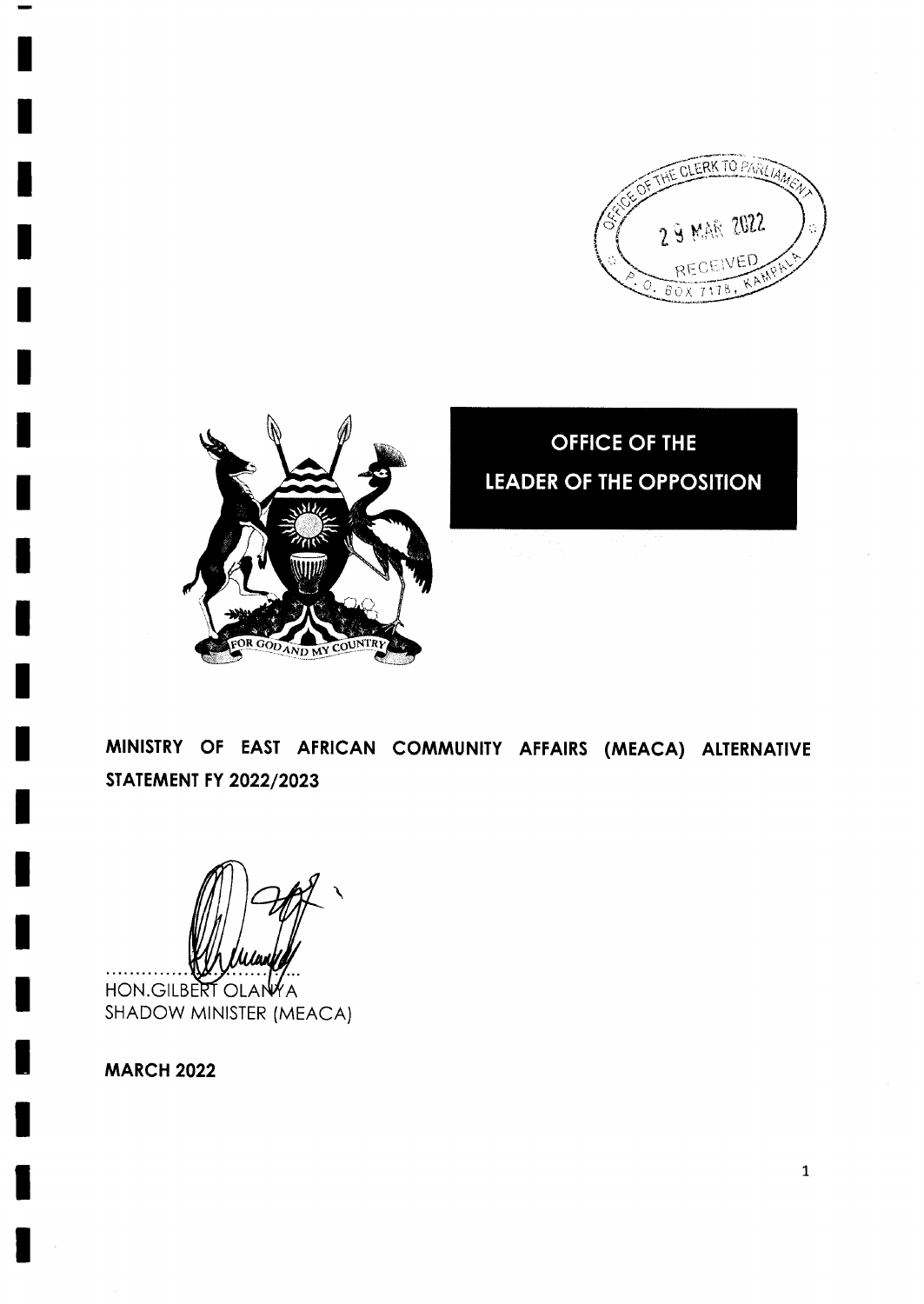# TABLE OF CONTENTS:

| CHAPTER 1: BACKGROUND TO THE ALTERNATIVE STATEMENT                       |
|--------------------------------------------------------------------------|
|                                                                          |
|                                                                          |
|                                                                          |
|                                                                          |
| <b>CHARPTER 3: KEY EMMERGING ISSUES AND PROPOSED POLICY ALTERNATIVES</b> |

3:l Conclusion l5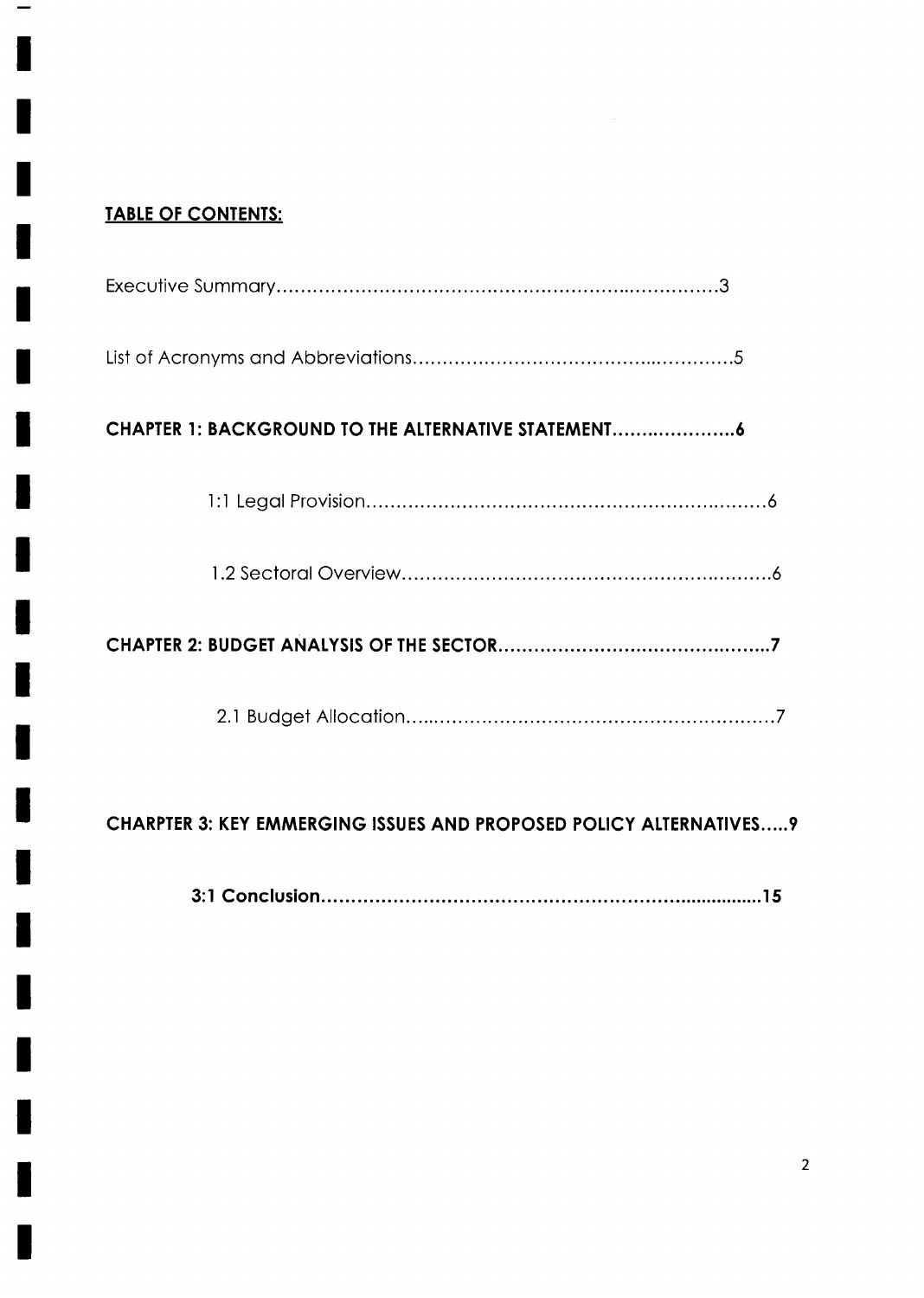### **Executive Summary**

The East African community is the only economic block aspiring for a political federation as their number one objective with Article two of the treaty aiming at a customs union and a common market as a transitional stage for a political integration and federation.

The above dream has been challenged by many issues rotating on political, social, economic and cultural .They include among others; the escalating boarder tensions between member states for example Rwanda and Uganda, Uganda and Democratic Republic of Congo and Uganda and South Sudan. Partner states are faced and still locked with Economic Imbalances in addition to inadequacy of a coordinated security plan and strategy to cover the collaboration on cross boarder crimes, auto theft, drug trafficking, terrorism, money laundering and other crimes.

Worse still, member states are still faced with uncontrolled environment and sustainable exploitation of Natural wealth and resources amongst partner states The community is still faced with ever unwanted trade barriers amongst partner states. The most common barrier to trade is a ban or tax on imports.

Noting that the community is still faced with unpleasing deteriorating democracy and rule of law in addition to inadequate and poor physical infrastructure and utilities. There is still a problem of land and disparities in the tenure systems amongst partner states. The limited awareness by nationals of East Africa about the East African Community is still a big challenge to the integration in addition to the problem of Labour and Competitiveness.

The alternative policy statement has analyzed some of the key measures and policy interventions mainly in political, legal, economic as well as cultural issues to make the East African Integration a reality and they included among others; enhancing the Protocol on Good Governance and establish a strong implementation mechanism to strengthen the public and private regional institutions.

Member states and the people of East African community should be sensitized and educated to appreciate that political federation encompasses surrendering some sovereignty and benefits. There should be surveys on all partner states lands so as to provide basic instruments that provide security of tenure to the people. There should exist a strategy in the implementation of the EAC protocols on Environment and Natural Resources Management.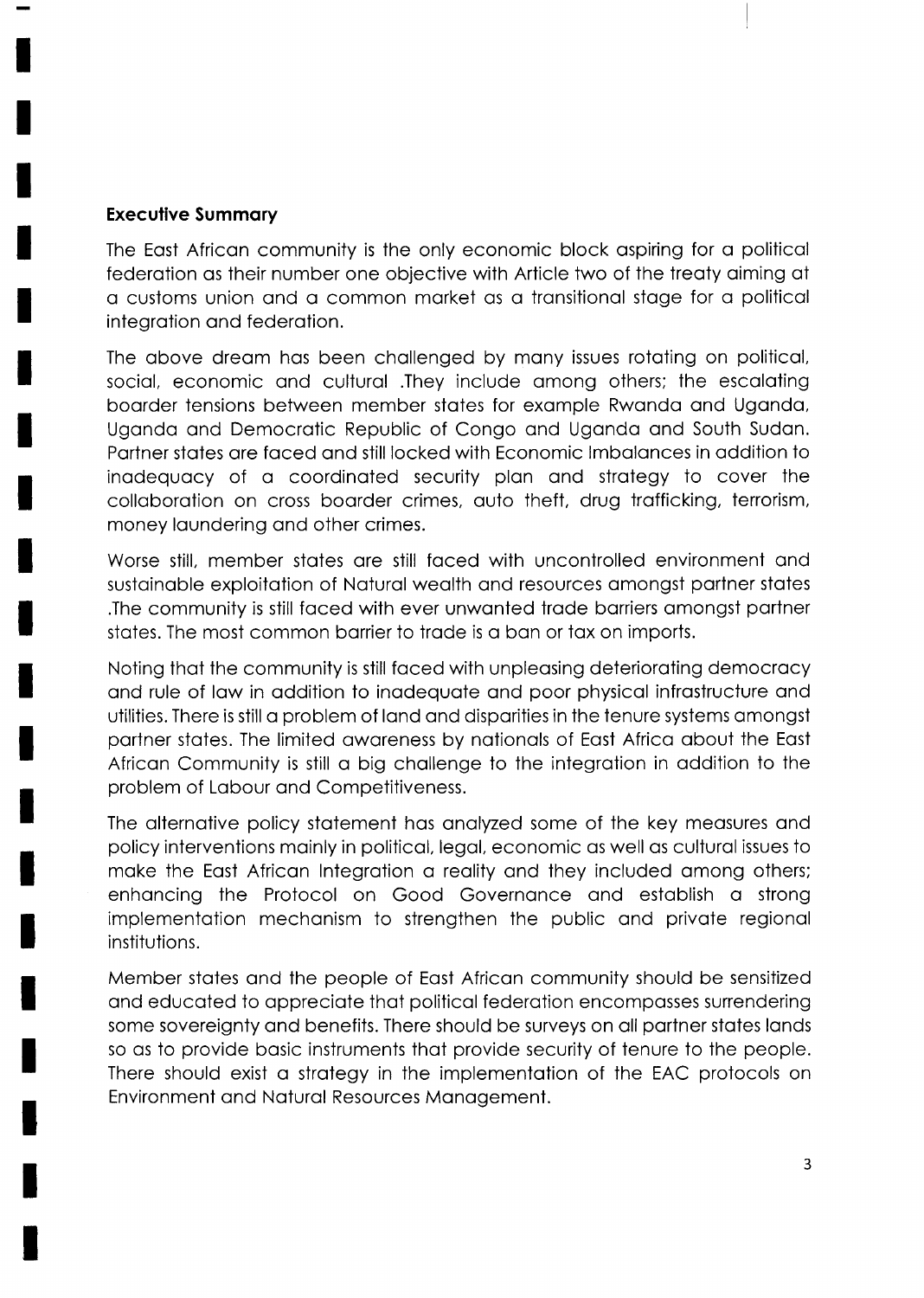Member stotes should oddress the feor of loss of employment with immediote ond short term meosures like focilitoting notionols of Portner Stotes who know Eost African top languages like Kiswahili, English and French take up teaching positions in educotion institutions. Member stotes should expedite the finolizotion of the study on the equitable sharing of costs and benefits of the Partner states integration and to develop Industrialization and Investment Promotion Strategy for Eost Africon Member stotes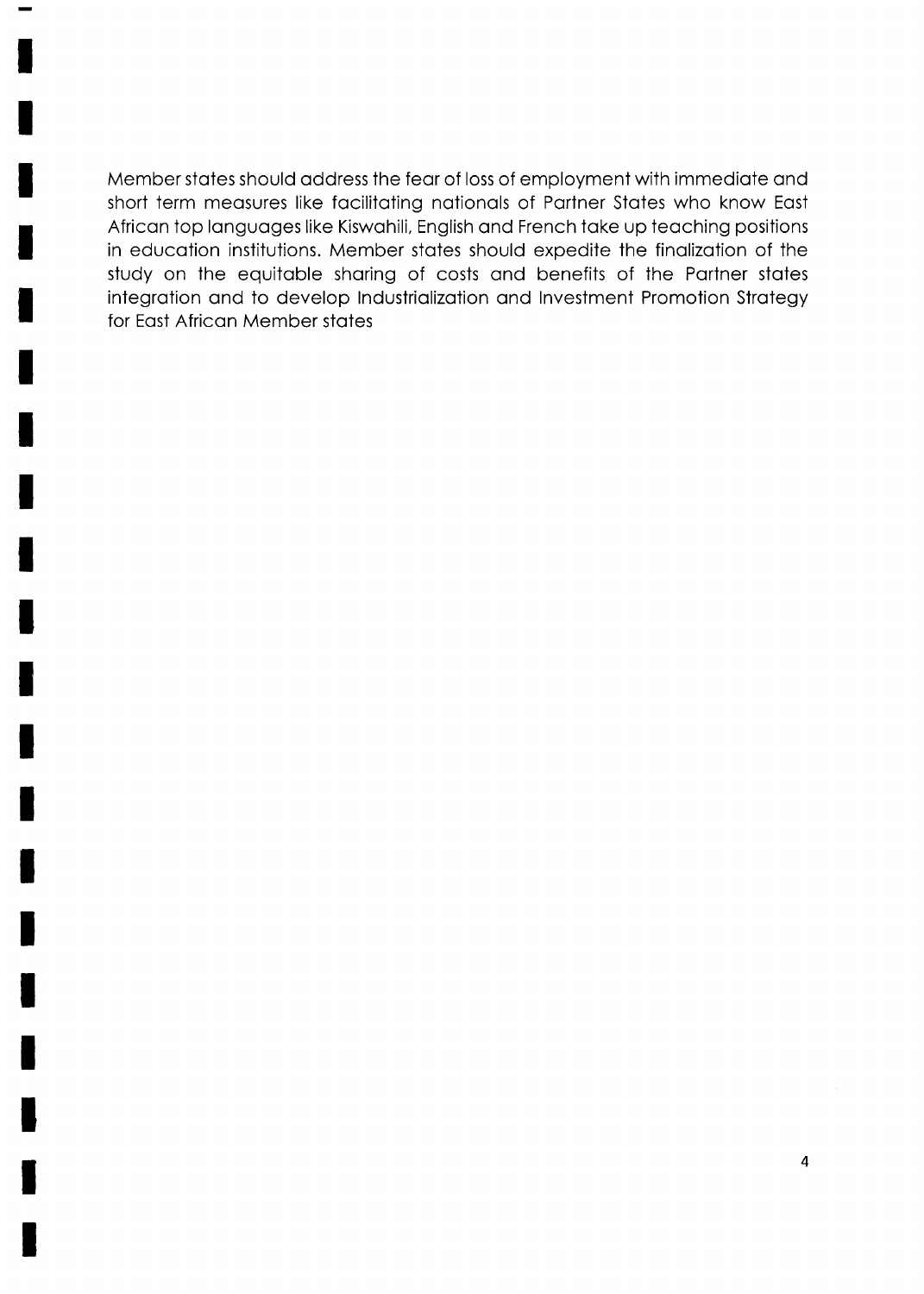### **List of Abbreviations and Acronyms:**

MEACA Ministry of East African Community Affairs

- **EAC East African Community**
- **DRC** Democratic Republic of Congo
- **GDP Gross Domestic Product**

COMMESA Common Market for East and Southern Africa

- **IGAD** Inter Governmental Authority on Development
- **SADC** South African Development Community
- **ADF Allied Democratic Forces**
- **ISIS** Islamic State of Iraq and Syria
- **LVBC** Lake Victoria Basin Commission
- LGs **Local Governments**
- NTBs **Non-Tariff Barriers**
- **IPOA** Independent Policing Oversight Authority
- EACIRC East African Community Information Research Centre
- E-Library Electronic Library
- **EACJ East African Court of Justice**
- **SIPO** Strategic Indicative Plan of the Organ
- ECOWAS Economic Community of West African States
- **SMEs Small and Medium Enterprises**
- EAMU East African Monetary Union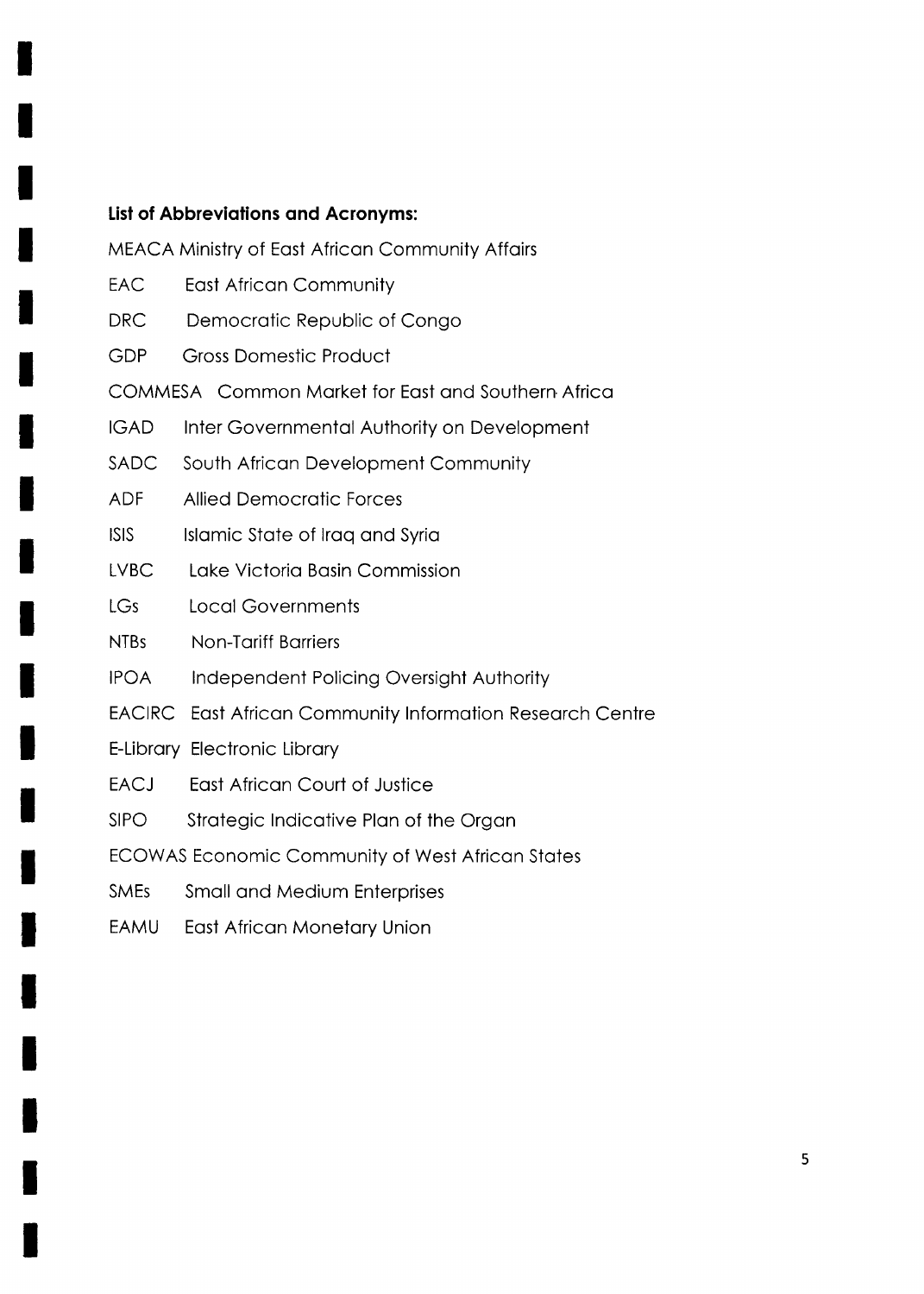# **CHAPTER 1: BACK GROUND TO THE ALTERNATIVE STATEMENT**

### 1.1 Legal Provision;

The authority to present this Alternative Policy Statement is derived from Section 6E (2) of the Administration of Parliament (Amendment) Act, 2006, which requires and empowers various Shadow Ministers to present Alternative Policy Statements on the floor of the House for consideration and possible Implementation. Section 6E Under Section 6E(4) of the Administration of Parliament Act, 2006, "the Leader of the Opposition is Mandated to study all policy statements of government with his or her Shadow Ministers, attend committee deliberations on policy issues and give their party's views and opinions with possible alternatives".

# 1.2 Over view of the Sector

Whereas the Strategic mandate of MEACA is to widen and deepen economic, political, social and cultural integration to improve the quality of life of the people of East Africal through increased competitiveness, value added production, trade and investments with in 6 Partner States; the Republics of Burundi, Kenya, Rwanda, South Sudan, the United Republic of Tanzania, the Republic of Uganda and the ongoing processes to admit Democratic Republic of Congo (DRC) in high gear<sup>2</sup>; the community is still faced with challenges that included, poor governance, inadequate legal and regulatory framework, insecurity, poor physical infrastructure among others.

The EAC constitutes to 463 million citizens as per United Nations Estimates equivalent to 5.71% of the total world population<sup>3</sup>, of which more than 60million (2018) live in urban areas. Given a land area of 2.5 million square kilometers, the Gross Domestic Product (GDP) is still reported at only US\$ 193 billion 4(2019) that has hindered full realization it bears as great strategic and geopolitical significance it portraits.

Even when the community is one of the fastest growing regional economic blocs in the world, the widening and deepening co-operation among the Partner States in various key spheres for their mutual benefit is still inadequate due to the

<sup>&</sup>lt;sup>1</sup> Ministry of East African Community Affairs

<sup>&</sup>lt;sup>2</sup>. East African Community/Negotiations/Democratic Republic Of Congo

<sup>&</sup>lt;sup>3</sup> Population of East Africa(2022)-World meter

<sup>&</sup>lt;sup>4</sup> East African Statistics Abstracts 2019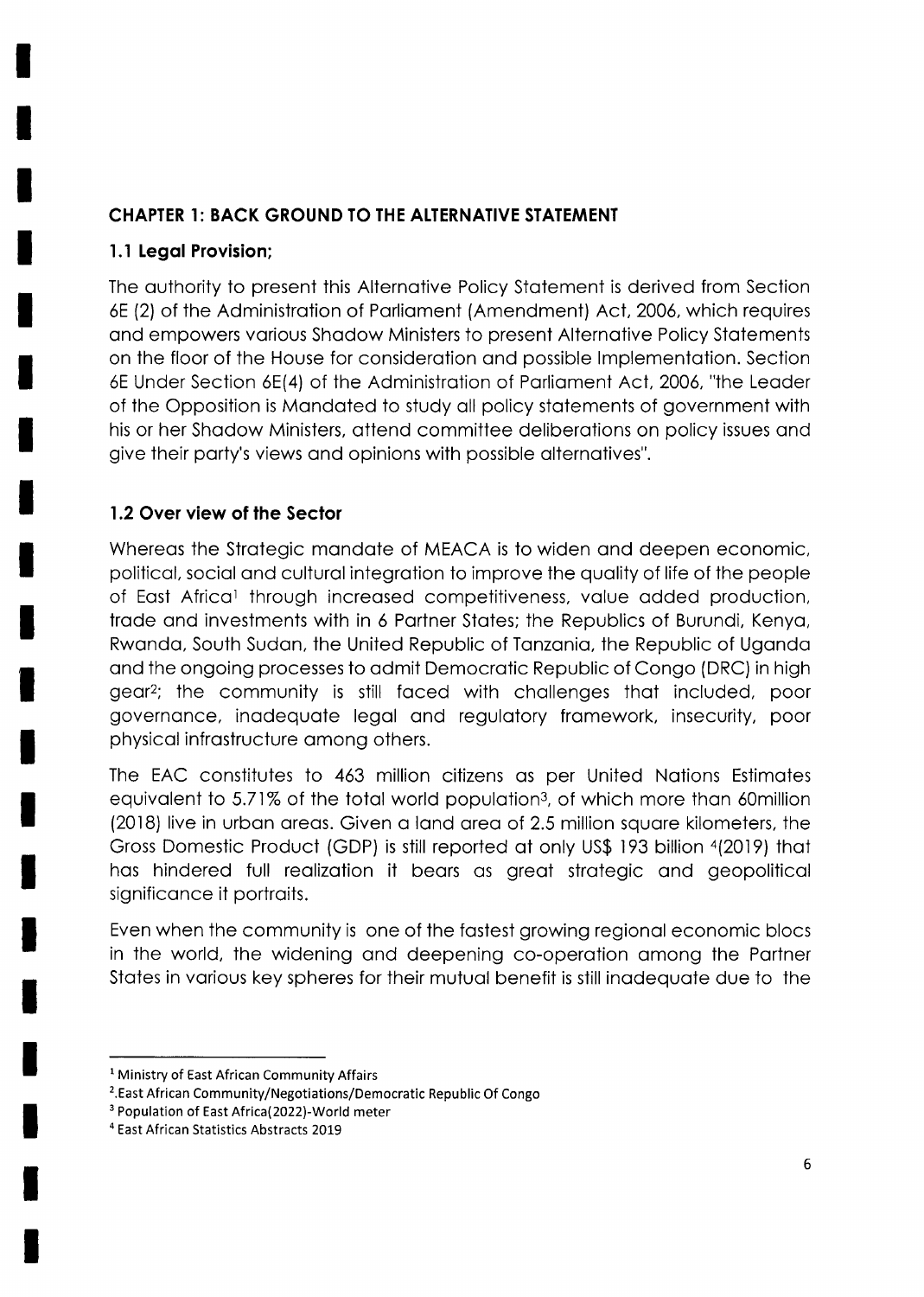different spheres in political, economic, cultural and social set ups of the East African Countries.

At the moment, there is a minimal regional integration progress of the East African Customs Union, the Common Market establishment of 2010 and the implementation of the East African Monetary Union Protocol. Two of the three states are members of the Common Market for Eastern and Southern Africa (COMESA), Kenya and Uganda are members of the Inter-Governmental Authority on Development (IGAD)<sup>5</sup> while Tanzania is a member of the Southern Africa Development Community (SADC). The three states also subscribe to the common vision of African unity as stipulated in the Charter of the Organization of African Unity and the Constitutive Act of the African Union.<sup>6</sup>

### **CHAPTER: 2 Budget Analysis**

The total Budget for the year 2020/2021 amounted to Ushs.45.17 billions as seen in the table below but despite the effects of Covid 19 including the restricted movements in the great lakes region, at the end of FY 2020/2021, almost 104% of the approved budget had been released to MEACA for Expenditure.

It should also be noted with concern that the Ministry budgeted for Arrears worth 6.01 billion but an unclear 13.88 billions was passed as supplementary.

| <b>Shillings(Billions)</b> | Proposed<br><b>Budget</b><br>2022/2023 | Approved<br><b>Budget</b><br>2020/2021 | <b>Budget</b><br>Released | <b>Expenditure</b> | Release Perf.  | <b>Absorption</b> |
|----------------------------|----------------------------------------|----------------------------------------|---------------------------|--------------------|----------------|-------------------|
| <b>Wage</b>                | 1.235                                  | 1.13                                   | 0.95                      | 0.90               | 83.9%          | 94.1%             |
| Non-Wage                   | 30.087                                 | 37.101                                 | 31.54                     | 31.40              | 85.0%          | 99.5%             |
| GoU<br><b>Development</b>  | 0.425                                  | 0.92                                   | 0.64                      | 0.64               | 70%            | 100%              |
| <b>Arrears</b>             | 0.00                                   | 6.008                                  | 13.88                     | 7.08               | 230%           | 51.0%             |
| Ext. Fin                   | $\blacksquare$                         | ٠                                      | $\blacksquare$            |                    | $\blacksquare$ | $\blacksquare$    |
| <b>Total</b>               | 31.747                                 | 45.172                                 | 47.01                     | 40.02              | 104.1%         | 85.1%             |

### 2.1: Budget Allocation

Source: PBO Computations based on Annual Budget Performance Report 2020/2021, MPS 2022/2023

There are unfunded arears like the aratuity arrears for the former staff of the defunct EAC, there's need to know the current situation and position of the

<sup>&</sup>lt;sup>5</sup> Intergovernmental Authority on Development(IGAD)

<sup>&</sup>lt;sup>6</sup> Ministry of Foreign Affairs Ugandaj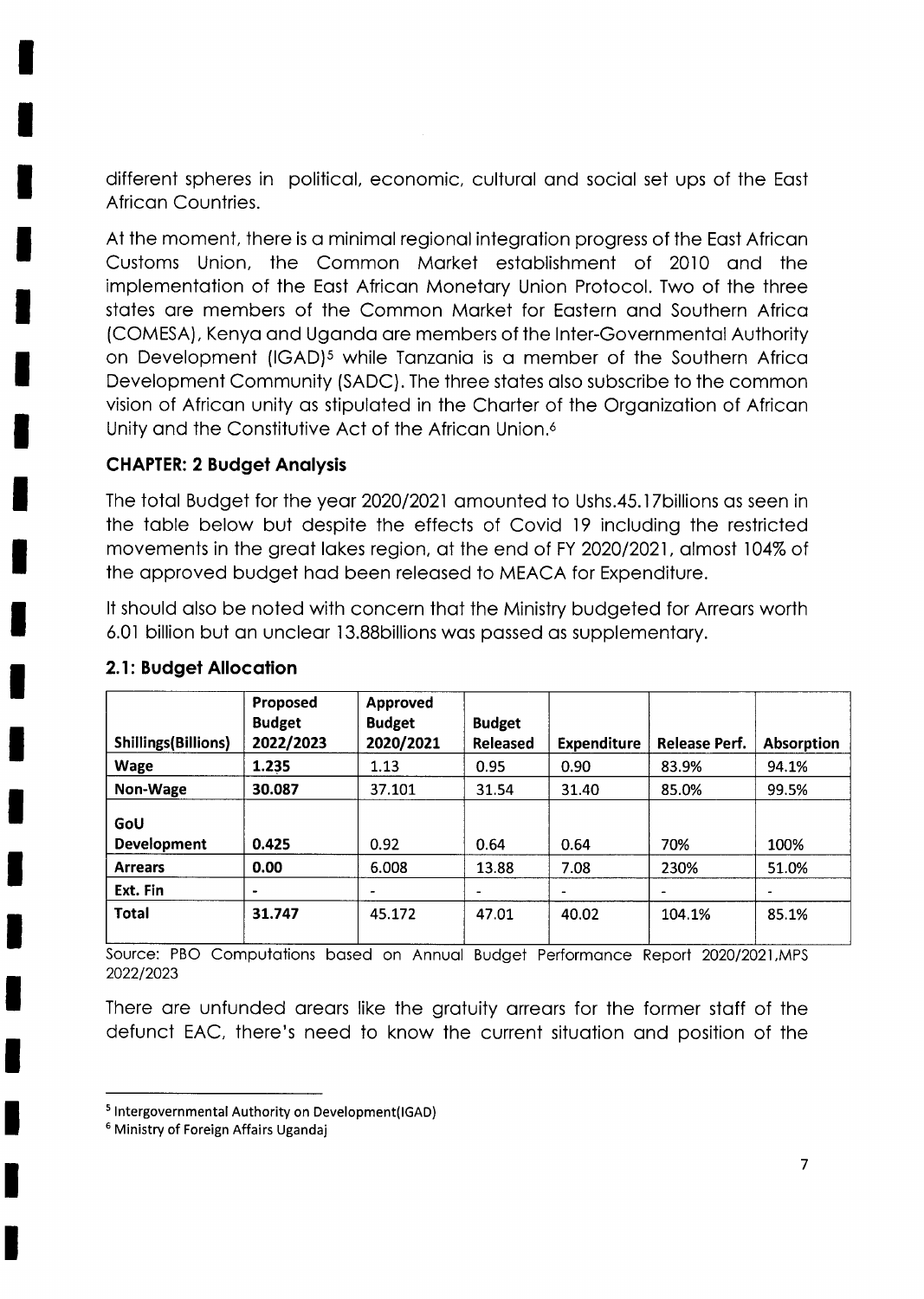current Country's arrears to the EAC Organs and the strategies for the clearance of the same.

The budget provisions for the sensitizations and awareness campaigns to the nationals is not well put.

### Budget Performance at Program level, FY2020/2021

By end year 2021 release performance under regional integration and Administration program was 91.6% and 84.3% respectively, while Budget absorption was 98.05% and 99.46% respectively.

|                              | Approved<br><b>Budget</b> | <b>Release</b><br><b>Budget</b> | Spent by June<br>2021 | <b>Release</b><br>Perf $(%)$ | Absorption (%) |
|------------------------------|---------------------------|---------------------------------|-----------------------|------------------------------|----------------|
| Regional                     |                           |                                 |                       |                              |                |
| Integration                  | 1.68                      | 1.54                            | 1.51                  | 91.67%                       | 98.05%         |
| Administration,              |                           |                                 |                       |                              |                |
| <b>Policy &amp; Planning</b> | 37.48                     | 31.6                            | 31.43                 | 84.31%                       | 99.46%         |
| Total                        | 39.16                     | 33.14                           | 32.94                 | 84.63%                       | 99.40%         |

Source: PBO Computations based on Annual Budget Performance Report 2020/2021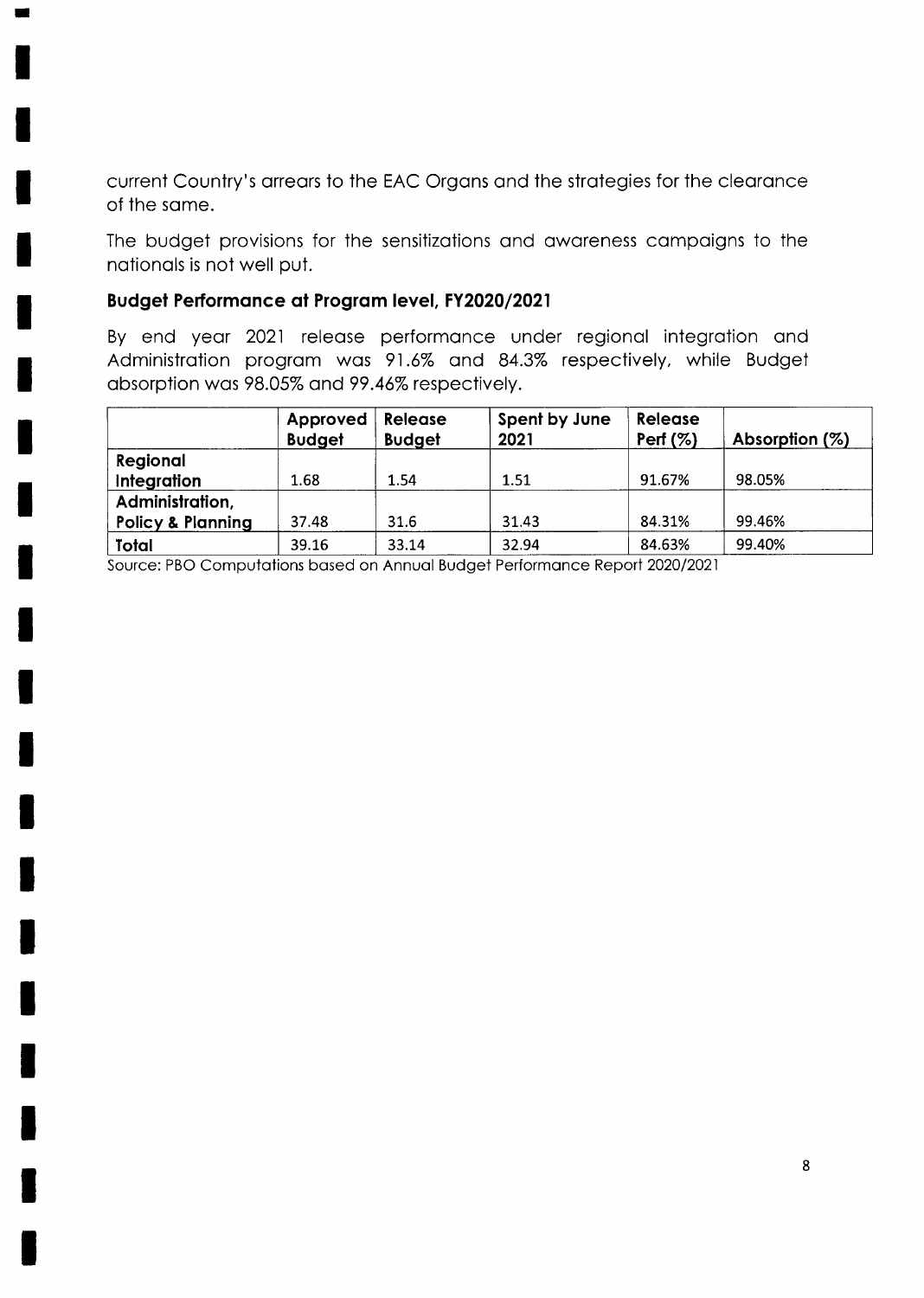## 2.2 Emerging Issues Affecting the Community and possible Alternatives;

1. Partner states are faced and still locked with Economic Imbalances. The fear that big economies will dominate the smaller and weaker economies through entrepreneurship, competitiveness in for example manufacturing and provision of services has caused imbalance and equitable distribution and allocation of resources in the region for full realization of integration. Worth to note is that even the differences in the levels of wealth within the same nation enhances political tensions and pressure that erodes peace and security of any country. Even when the EAC Council of Ministers had directed the EAC Secretariat to commission a study on the equitable sharing of costs and benefits of the EAC integration and to develop an EAC Industrialization and Investment Promotion Strategy, less has been realized.

### Alternative:

Member states should expedite the finalization of the study on the equitable sharing of costs and benefits of the Partner states integration and to develop Industrialization and Investment Promotion Strategy for East African Member states<sup>7</sup>. Member states can also expedite in the establishment of the EAC Development Fund that will devise concrete alternative mechanisms of financing of a selected community Projects and Programmes as per the road map of the East African Monetary Union (EAMU)<sup>8</sup>.

2. Member states are still faced with uncontrolled environment and sustainable exploitation of Natural wealth and resources<sup>9</sup>. It's a great concern amongst member states on the management and exploitation of natural wealth like oil and gas and other minerals. Despite member states being members of the Great Lakes Region and so making them the very custodians of the internationally important eco-resources and other systems such as the Lake Victoria Basin, not all the provisions of the Treaty in chapter 19 are implemented. The protocols of East African Community for example on Environment and Natural Resources Management for example the Lake Victoria Basin Commission (LVBC)<sup>10</sup> have been negotiated but their implementation is weak even when the programs 1

<sup>&</sup>lt;sup>7</sup> East African Community Industrialization Strategy 2012-2032

<sup>&</sup>lt;sup>8</sup> East African Monetary Institute, Plans to put in place EAC single currency by 2024

<sup>&</sup>lt;sup>9</sup> EAC's Environment Agenda; A healthy Natural Environment for Present and Future Generations

<sup>&</sup>lt;sup>10</sup> Lake Victoria Basin Commission Secretariat , Kisumu , Kenya 1<sup>st</sup> March 2019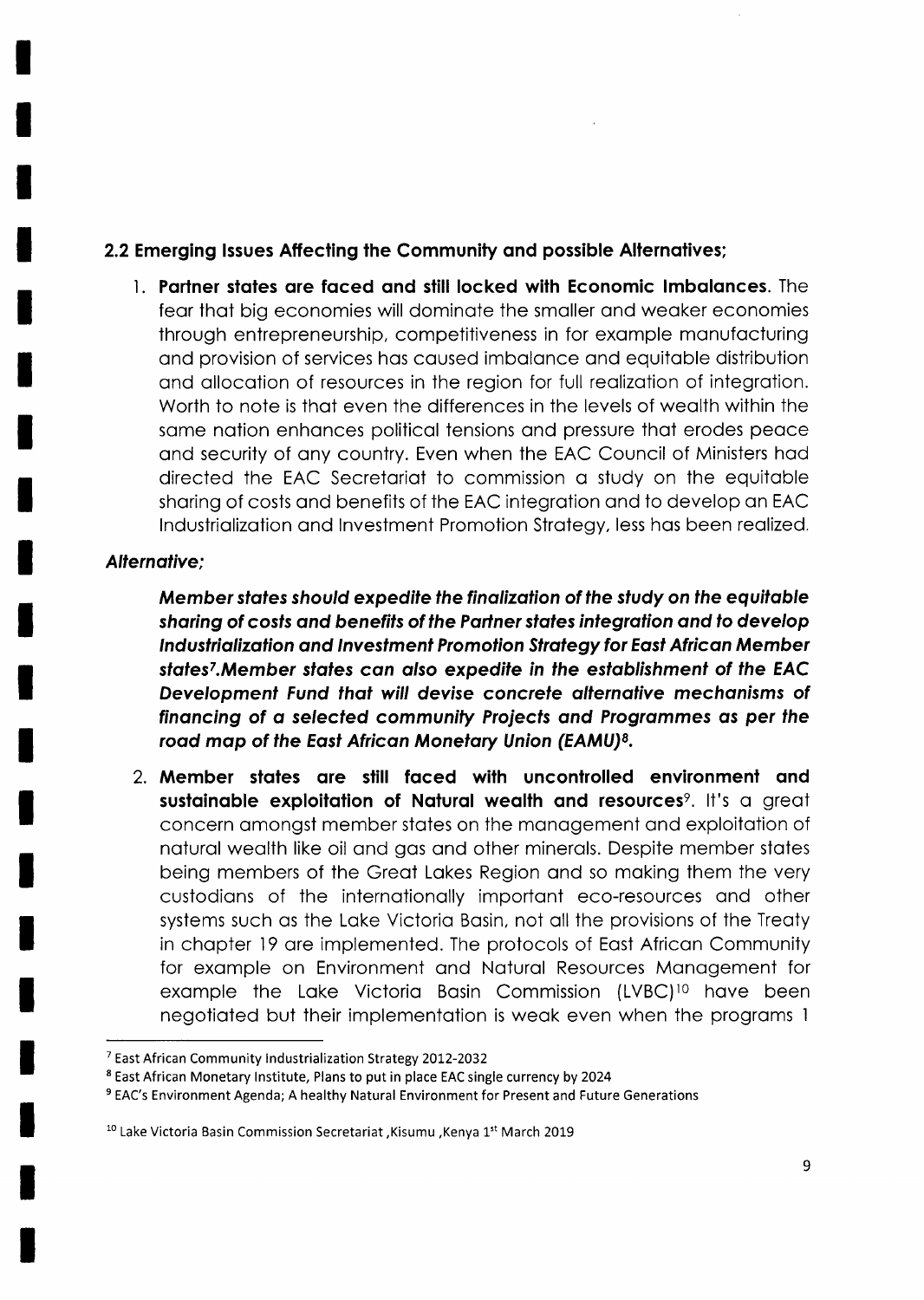and 11 under Lake Victoria Management . Little was addressed on the roles and responsibilities and even rights of LGs, Local communities in respect to ownership and share of costs and benefits of natural resources.

### **Alternative:**

There should exist a strategy in the implementation of the EAC protocols on **Environment and Natural Resources Management. It can also be done** through the strengthening and implementation of the oversight role through Agencies of the member states at all inland water bodies. Member states can also establish policy framework at regional level to deal with matters in relation to ownership, management, and sharing of costs and benefits of other natural resources across the region putting into account negotiations on the same in these treaties for the establishment of a good East African **Community and federation** 

3. The unpleasing deteriorating democracy and rule of law among partner sates. The community risks becoming irrelevant and meaningless because it focuses and prioritizes development whereas leaders violate their citizen's human rights with impunity<sup>11</sup>. In almost all summit sittings , leaders always unveil comprehensive plan towards political integration without taking corresponding measures to strengthen democracy amongst partner states This is in total violation of the core founding principles of EAC in 1967 by Jomo Kenyatta of Kenya, Milton Obotte of Uganda and Julius Nyerere of Tanzania for good governance, Democracy, Rule of Law, Respect to Human Rights & Social Justice<sup>12</sup> .For example in Uganda the Uganda Communications Commission through an instrument passed on September 7 banned freedom of expression and Assembly, we continue to see arrest harass and imprisonment of Opposition political members and supporters and a continuous abuses by Security forces. In Kenya, even with the March 2018 handshake between President Uhuru Kenyatta and main opposition leader Laila Odinga to ease political tensions, authorities have not taken any significant steps to ensure political reforms, police killings have remained largely unaddressed with Independent Policing Oversight Authority (IPOA), investigating over 2000incidents of police killings currently on its file.

<sup>11</sup> Africa in the World 2021

<sup>12</sup> Human Rights Watch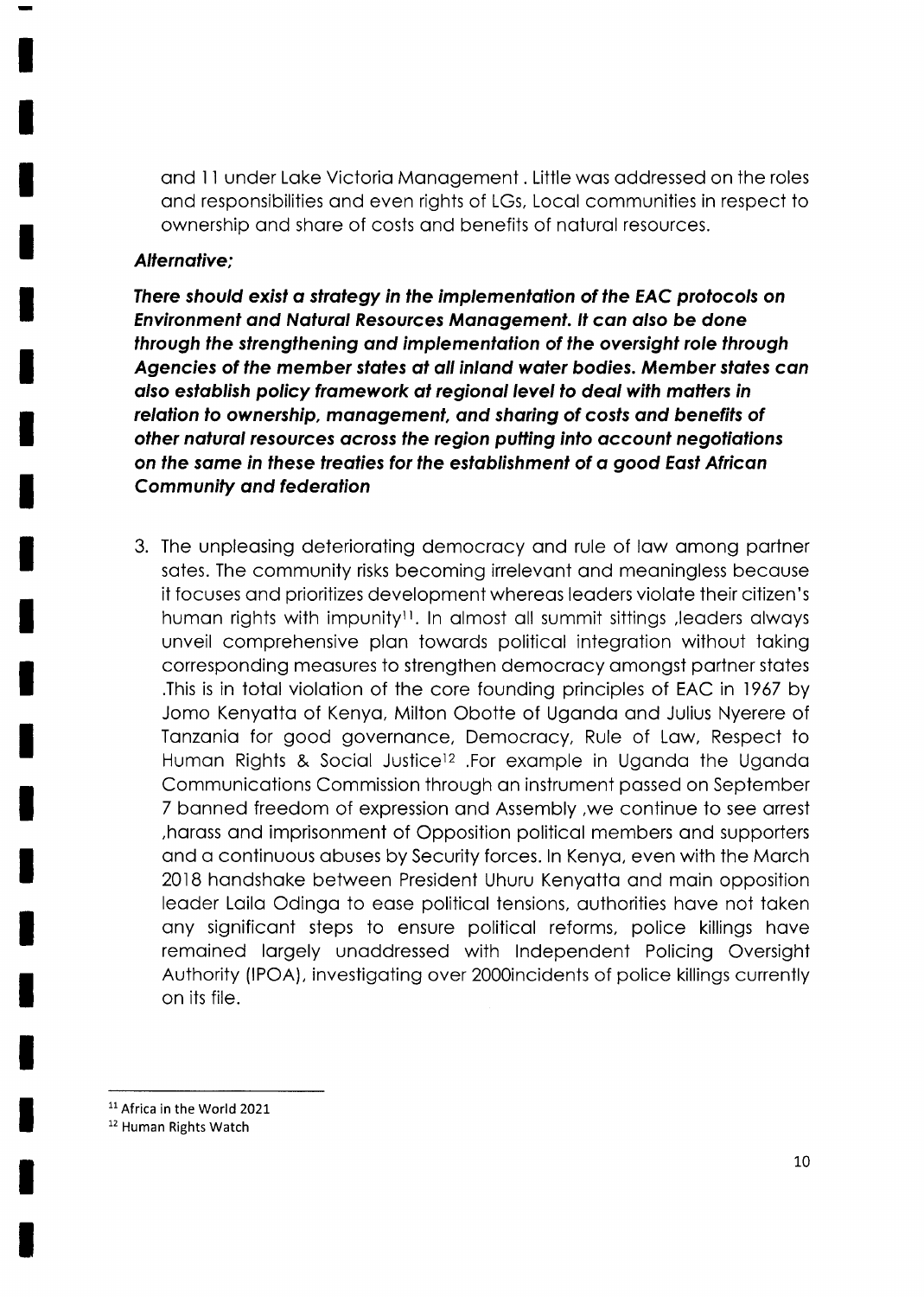#### Alternative:

Member States should enhance the Protocol on Good Governance and establish a strong implementation mechanism<sup>13</sup>. This among others involves harmonization of member states constitutions' to include presidential term and limits, elecfion ond electorol processes ond cycle monogement. ln oddilion, member states should empower the EACJ to make it a strong regional institution that guarantees compliance on agreed regional standards and good governance including extending the jurisdiction to cover human rights and abuses among member states. This can also be done through developing o regionol monitoring ond evqluotion mechonism on issues of constitutionalism and good governance for example reviewing and redefining EAC peer review mechanism<sup>14</sup>. On comparison SADC's Strategic Indicative Plan of the Organ (SIPO) makes ambitious provision for accountable goyernonce ond for regionol responses fo polilicol chollenges in fhe region, based on the SADC's vision of a 'shared future in peaceful environment<sup>15</sup>. This will solve and stop the fear that poor governance practices that include corruption, human rights abuse and violations and failure to observe rule of law and constitutionalism spillover to partners with better governance records

4. The Sector is still foced with inodequote ond poor physicol infrostructure ond utilities .Whereos the community obliges the Portner Stotes to ensure coordinoted ond complementory tronsport ond communicotions policies and to improve and expand the existing transport and communication links ond estoblish new ones os o meons of furthering the physicol cohesion of the Portner Stotes, the lotter is still inodequote. The physicol infrostructure are aimed at facilitating movement of traffic and to promote greater movement of persons, goods ond services within the Communities. lt, therefore, provides for ospects of integrotion in roods ond rood tronsport, railways and rail transport, civil aviation and civil air transport, maritime transport and ports. With a land area of 2.5 million square kilometers and a combined Gross Domestic Product of US\$ 193 billion<sup>16</sup>, its realization bears

<sup>&</sup>lt;sup>13</sup> EAC Priorities 2022/26 Enhancing domestication and implementation of regional commitments in line with the EAC Common Market Protocol

<sup>&</sup>lt;sup>14</sup> Human Rights in the Context of Deepening Integration of East African Community(EAC)

<sup>1</sup>s P Ramsany, Good Governance in the South African Development Corporation 2002

<sup>16</sup> EAC Statistics for 2019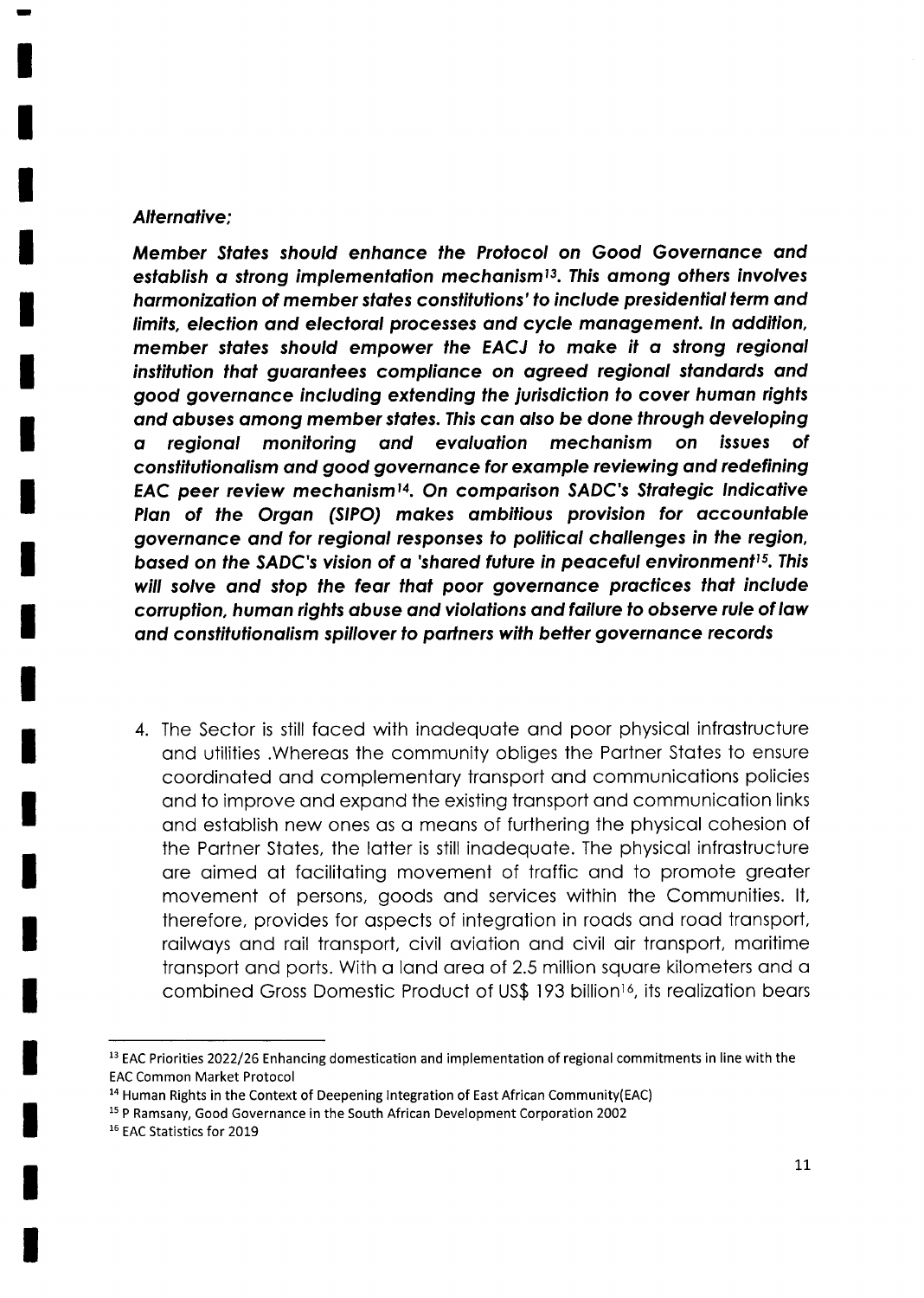great strategic and geopolitical significance and prospects for the renewed and reinvigorated EAC.

#### **Alternative:**

Partner states should strengthen the public and private regional institutions<sup>17</sup>. This in addition to formation of a strong and enhanced support for harmonization of laws and procedures will facilitate the exchange of ideas and experience and capacity building among partner states for example in fields of research, tourism, energy, trade, education among others. On comparison for example, ECOWAS in 2016 launched the strategic framework for public-private sector and enterprise promotion 2015-2020 with a main theme of inclusive growth, innovation and competitiveness. This resulted into increased intra trade amongst partner states averaging at \$208.1 billion with exports at approximately \$137.3billion while imports totaled to about \$80.4billion in 2020<sup>18</sup>. If well implemented, can help overcome the inadequate infrastructure development amongst partner states that constrains economic growth. Infrastructure investments like roads, railways, schools, hospitals are drivers and accelerators to the much needed growth amongst partner states and reduces income disparities.

5. Member states are still faced with loss of land and disparities in the tenure systems. There are different land and law policies on land that are modeled against both Traditional and colonial systems of independence for example customary, communal, freehold, mailo and lease hold<sup>19</sup>. This has been brought about by the free movements and the right to establishment with in the partner states, the ever increasing population growth rates and the weak land management systems. The ever increasing competition on land and the unfairness in accessing the same has had a security threat especially to those whose livelihood entirely depending on land.

#### **Alternative:**

Member states should do surveys on all their land so as to provide basic instruments that provide security of tenure to the people. They should work towards an equitable distribution of land within individual partner States. They can

<sup>18</sup> Economic Community of West African States(ECOWAS), Intra-Trade performance /trade 2020

<sup>&</sup>lt;sup>17</sup> World Bank 2014, EAC Opportunities in Public -Private Partnership Approaches to Regional Infrastructural Needs

<sup>&</sup>lt;sup>19</sup> Wilsoncentre. Org, Land Tenure and Property Policies in East Africa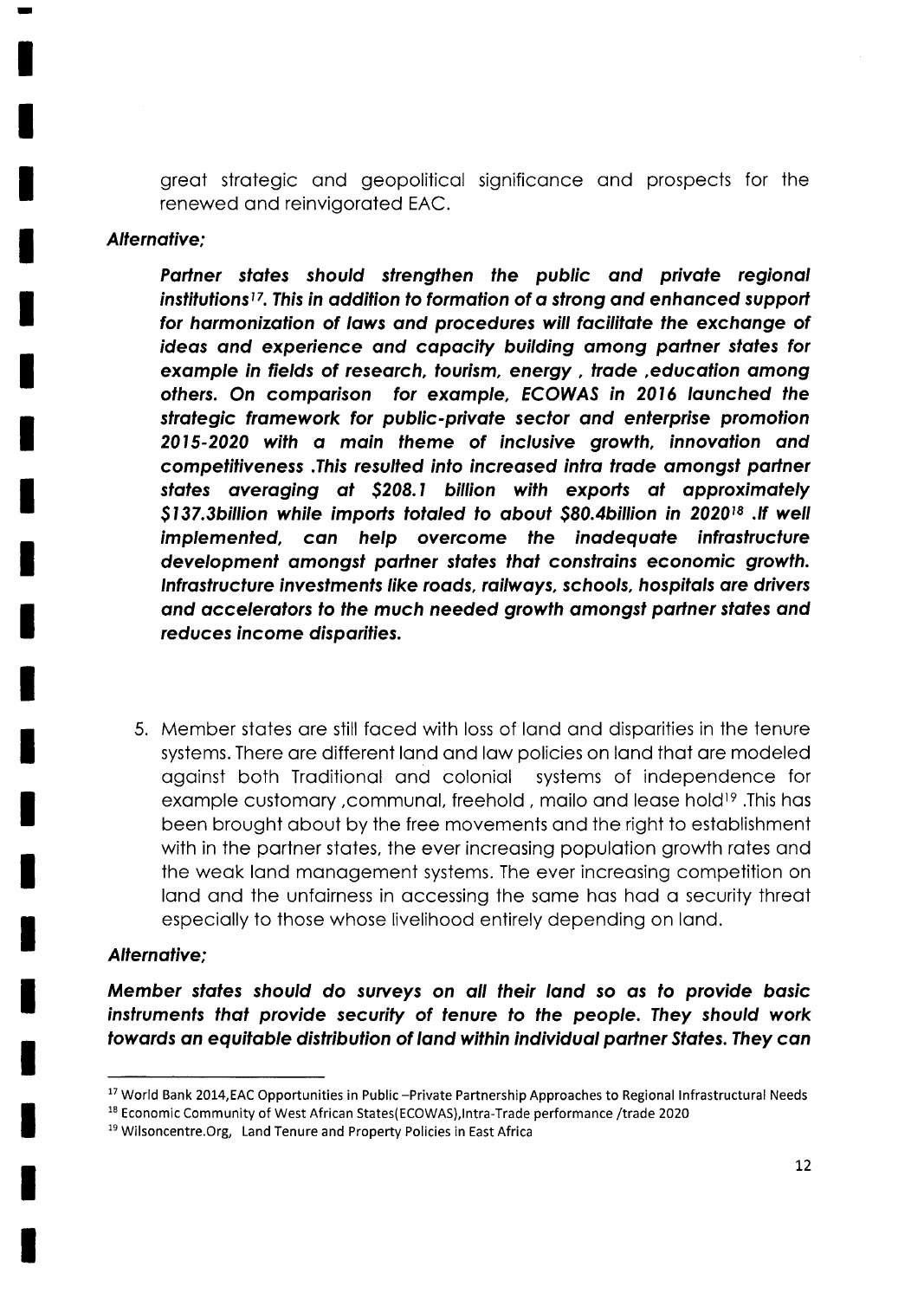also initiate actions towards harmonization of land policies and laws, and work towards eventual convergence and initiate socio-economic transformation programs in order to minimize the subsistence use of land for sustainability amongst all partner states

6. There's still limited awareness by nationals of East Africa about the East African Community. Even when the EAC Information Resource Centre (EACIRC) was established in 1993<sup>20</sup> to manage and maintain an electronic Library (e-Library) to avail access to diverse and rich information and knowledge on the EAC Regional Integration agenda. However, due to limited access and penetration to internet given its high cost in many parts of East Africa, it has affected integration. The internet use and penetration among East African member states is still at only 24%<sup>21</sup>.

#### Alternative:

Member states and the people of East African community should be sensitized and educated to appreciate that political federation encompasses surrendering some sovereignty and benefits. This information should be disseminated amongst all people of member states through an established secretariat for example Political secretariat, External trade secretariat among others. This is very governed by the Vienna Convention of State Succession to Treaties and the Vienna Convention to Succession of Debts, State Property and Archives<sup>22</sup>. This and the enhancement of the East African Information Resource Centre will increase awareness by nationals of East Africa about the East African Community

7. The inadequacy of a coordinated security plan and strategy to cover the collaboration on cross boarder crimes, auto theft, drug trafficking, terrorism, money laundering and other crimes<sup>23</sup>. These has limited peace to flourish, security of persons and property not guaranteed to foster development. For example on 16 November, a trio of suicide bombers targeted Kampala<sup>24</sup>, one detonating his vest outside police headquarters and two more blowing themselves up near parliament. The attacks killed at least 40 other people, and wounded 37 more, 27 of whom were police officers. The attacks have direct links to ADF and ISIS all operating in Democratic Republic of Congo. The attacks added on the already existing threat of Somalia's Al-shabab movement that swears allegiance to Al-Qaeda that

<sup>&</sup>lt;sup>20</sup> East African Information Library

<sup>&</sup>lt;sup>21</sup> Internet penetration Report Africa 2021

<sup>&</sup>lt;sup>22</sup> Vienna Convention on Succession of States in respect of State Property, Archives and Debts

<sup>&</sup>lt;sup>23</sup> Interpol international

<sup>&</sup>lt;sup>24</sup> Uganda Police Force Media Briefs